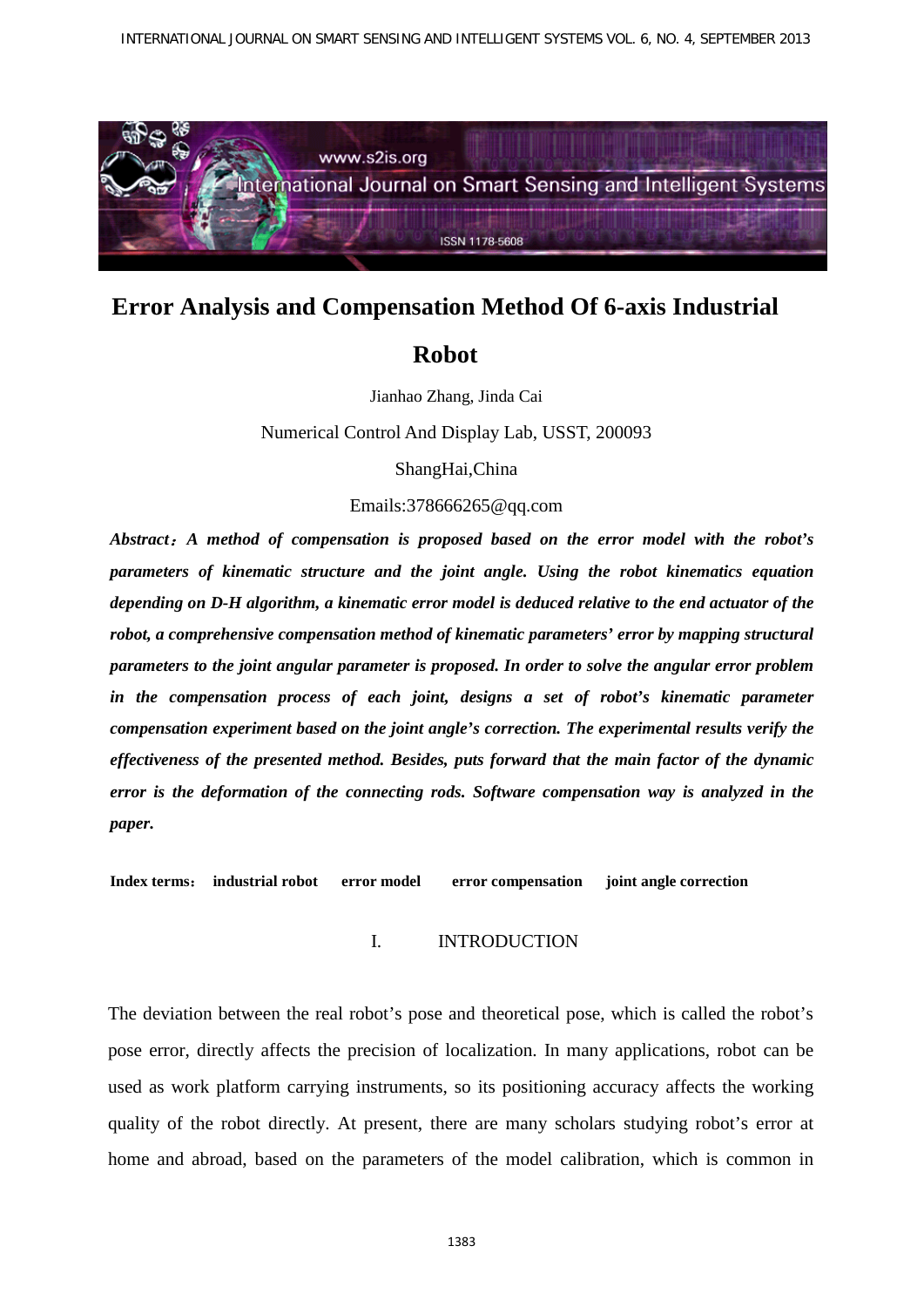establishing the D-H kinematic model. Based on the identified geometric parameters of the robot, error compensation is given [1-3]. Due to the complicated factors, confirming the multiple parameters' error often makes the solving of the robot's error model difficult, and the calibrated parameters are not always accurate. Therefore, the using of wider and easier compensation method is very beneficial to the improvement of the precision of the robot and the simplified process of calculation.

This paper presents a simple compensation method, using a way of mapping the structural parameters' error to the joints' angular parameter of the kinematic parameters. Such a compensation method is made on the robot error compensation, so as to avoid the accuracy of the parameters' measurement affecting the precision of the robot, which makes the error compensation effect further improve. Through the experimental comparison, the robot's position accuracy has been significantly improved. In addition, besides the compensated parameters' error, puts forward that the main factor of the dynamic error is the deformation of the connecting rods. And dynamic error compensation method is discussed and analyzed in the paper, which can be designed through adding control algorithm to the software of compensation.

#### II. THE ESTABLISHMENT OF THE ROBOT ERROR MODEL

Using the NCD - 1001 robot, which is designed independently, as an example to six shafts industrial robot, kinematic analysis is carried out. Assume that the robot is consisted of a series of joints and connecting links. The base of the robot is considered to be link 0. The first moving link is numbered as link 1 and so on out to the last moving link which is numbered as link n. Kinematically, a link is a rigid body which defines the relationship between two neighboring joint axes of a robot. In order to use the D-H notation for robot modeling, we must first specify a local reference frame for each joint. Therefore, for each joint, a z axis and x axis must be specified, the y axis usually does not need to be specified, because the y axis is perpendicular to the x and z axis. In figure (1), as shown in the rotary joints, θ angle is the rotating angle of the joint around the z axis, d is the distance between two adjacent common normal length (also called joint offset) in the z axis,  $α$  angle is the angle between two adjacent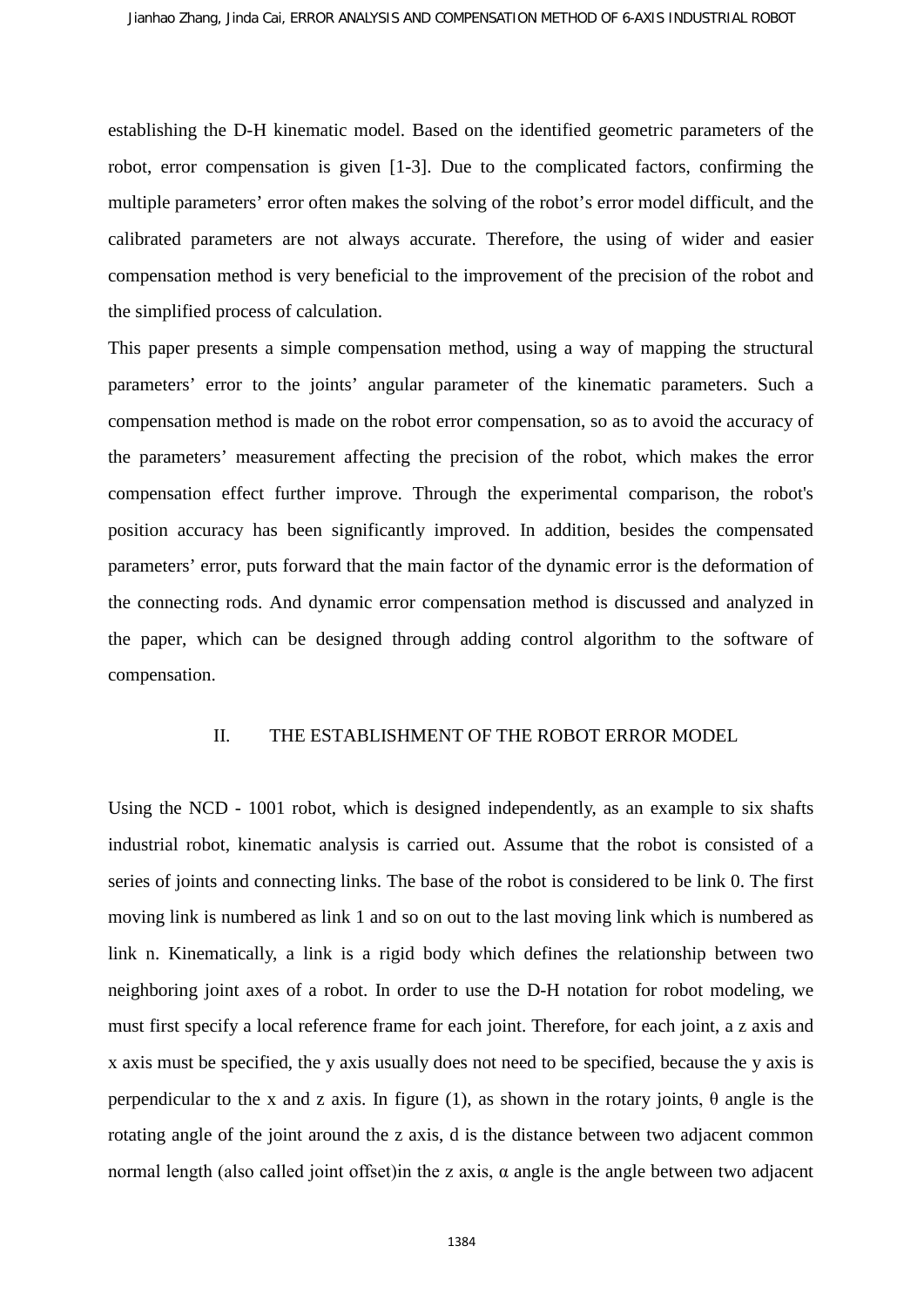z axis (also called joint torsion),  $\beta$  angle is the angle between two adjacent y axis ( $\beta$  is zero if z axis not parallel). Usually, if does not consider the deformation of the robot, only  $\theta$  is the joint variable.



Figure 1. Parameters of D - H model

According to the classical D-H algorithm [4], the theoretical transformation matrix from coordinate system i - 1 to next coordinate system i is:

$$
T_i^{th} = \begin{bmatrix} C\theta_i C\beta_i - S\theta_i S\alpha_i S\beta_i & -S\theta_i C\alpha_i & C\theta_i S\beta_i + S\theta_i S\alpha_i C\beta_i & a_i C\theta_i \\ S\theta_i C\beta_i + C\theta_i S\alpha_i S\beta_i & C\theta_i C\alpha_i & S\theta_i S\beta_i - C\theta_i S\alpha_i C\beta_i & a_i S\theta_i \\ -C\alpha_i S\beta_i & S\alpha_i & C\alpha_i C\beta_i & d_i \\ 0 & 0 & 0 & 1 \end{bmatrix}
$$
(1)

Influence factors of robot's pose accuracy vary [5], mainly consisted of the robot structure parameter error and movement variable error. For rotary joints, d, a,  $\alpha$ ,  $\beta$  is structural parameters of the robot, which represent component size and assembling position,  $\theta$  is a moving variable, represent the joint angle of the rotation joint. Because the robot manufacturing and installing process has generated structure error, directly eliminate this kind of error is very difficult. But eliminating this kind of error can be done through the indirect way of finding mapping relationship between structural parameter error and the motion variable error. And reducing the error of the movement variables is relatively simple, as long as the joint angle error is obtained, using certain compensation method can be very good to improve the precision of the robot. Therefore, establishing the error analysis model of the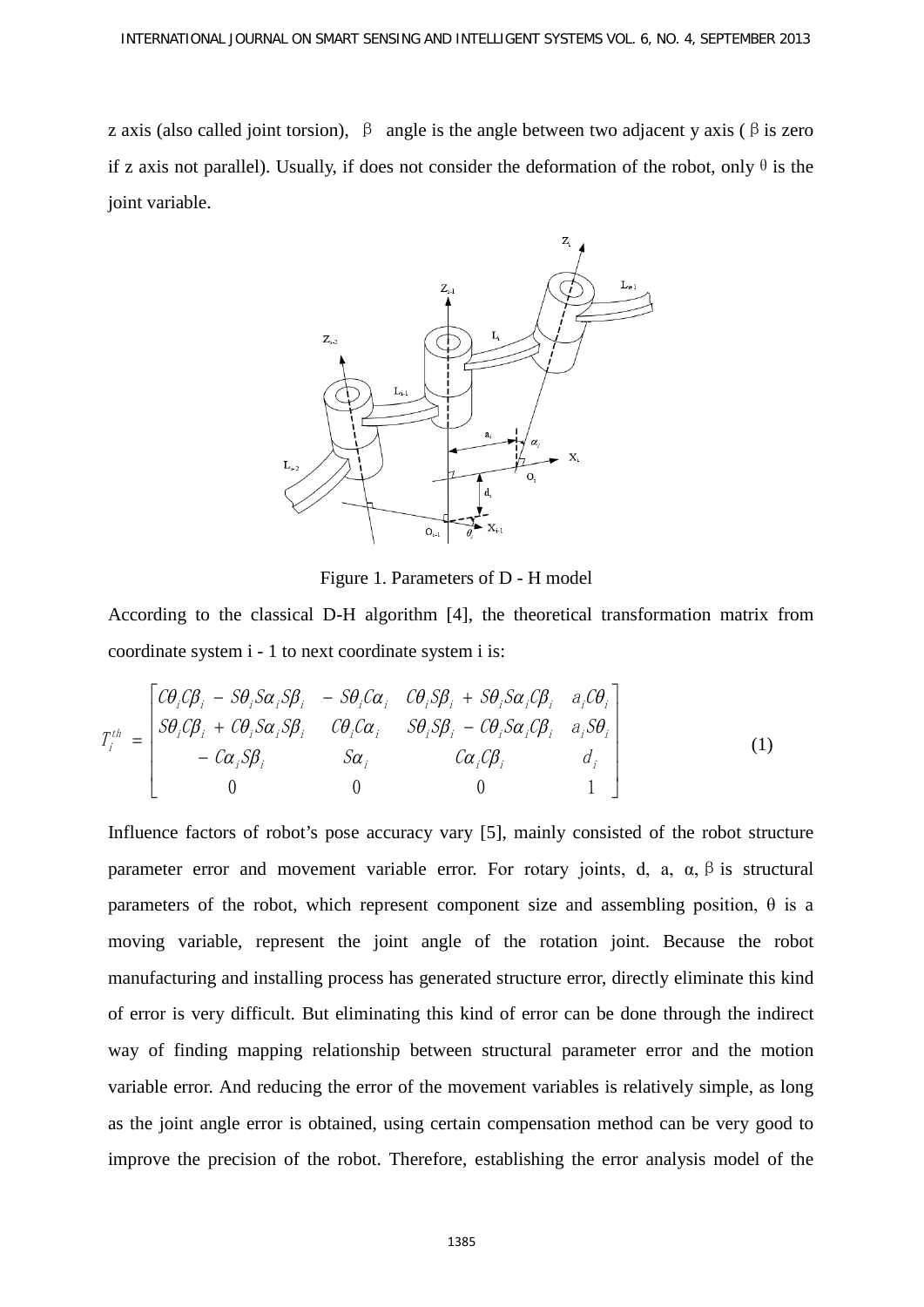robot is very important. Next, a complete error model will be established to the 6 axis industrial robot.

Robot's error model is built based on the vector differential method [5].  $\delta d_i$ ,  $\delta a_i$ ,  $\delta \alpha_i$ ,  $\delta \beta_i$  and δθ*<sup>i</sup>* represent each link's parameter error respectively. Because the robot has been fabricated,  $\delta d_i$ ,  $\delta a_i$ ,  $\delta \alpha_i$ ,  $\delta \beta_i$  are constant deviations, only  $\delta \theta_i$  changes with motor's controlling parameters, so we can change the motor's controlling mode to reduce error.

Link i's actual transformation matrix is  $T_i^R$ , the link i's error model is:

$$
d(T_i^{th}) = T_i^R - T_i^{th} = T_i^{th} \Delta_i
$$
\n<sup>(2)</sup>

In the formula(2),  $\Delta_i$  is the differential transformation of each parameter error relative to coordinate system of the link i.

$$
d(T_i^{th}) = \frac{\partial T_i^{th}}{\partial \alpha_i} \delta \alpha_i + \frac{\partial T_i^{th}}{\partial a_i} \delta a_i + \frac{\partial T_i^{th}}{\partial d_i} \delta d_i + \frac{\partial T_i^{th}}{\partial \beta_i} \delta \beta_i + \frac{\partial T_i^{th}}{\partial \theta_i} \delta \theta_i
$$
 (3)

By formula (2) and (3),  $\Delta_i$  is obtained:

$$
\Delta_{i} = (T_{i}^{th})^{-1} d(T_{i}^{th}) =
$$
\n
$$
\begin{bmatrix}\n0 & -S\beta_{i} \delta \alpha_{i} - C\alpha_{i} C\beta_{i} \delta \theta_{i} & S\alpha_{i} \delta \theta_{i} + \delta \theta_{i} & C\beta_{i} \delta \alpha_{i} + a_{i} S\alpha_{i} S\beta_{i} \delta \theta_{i} - C\alpha_{i} S\beta_{i} \delta d_{i} \\
S\beta_{i} \delta \alpha_{i} + C\alpha_{i} C\beta_{i} \delta \theta_{i} & 0 & -C\beta_{i} \delta \alpha_{i} + C\alpha_{i} S\beta_{i} \delta \theta_{i} & a_{i} C\alpha_{i} \delta \theta_{i} + S\alpha_{i} \delta \theta_{i} \\
-(S\alpha_{i} \delta \theta_{i} + \delta \theta_{i}) & C\beta_{i} \delta \alpha_{i} - C\alpha_{i} S\beta_{i} \delta \theta_{i} & 0 & S\beta_{i} \delta \alpha_{i} - a_{i} S\alpha_{i} C\beta_{i} \delta \theta_{i} + C\alpha_{i} C\beta_{i} \delta \theta_{i}\n\end{bmatrix}
$$
\n(4)

According to the robot's differential motion principle [4]

$$
\Delta_i = \begin{bmatrix}\n0 & -\delta_z^i & \delta_y^i & d_x^i \\
\delta_z^i & 0 & -\delta_x^i & d_y^i \\
-\delta_y^i & \delta_x^i & 0 & d_z^i \\
0 & 0 & 0 & 0\n\end{bmatrix}
$$
\n(5)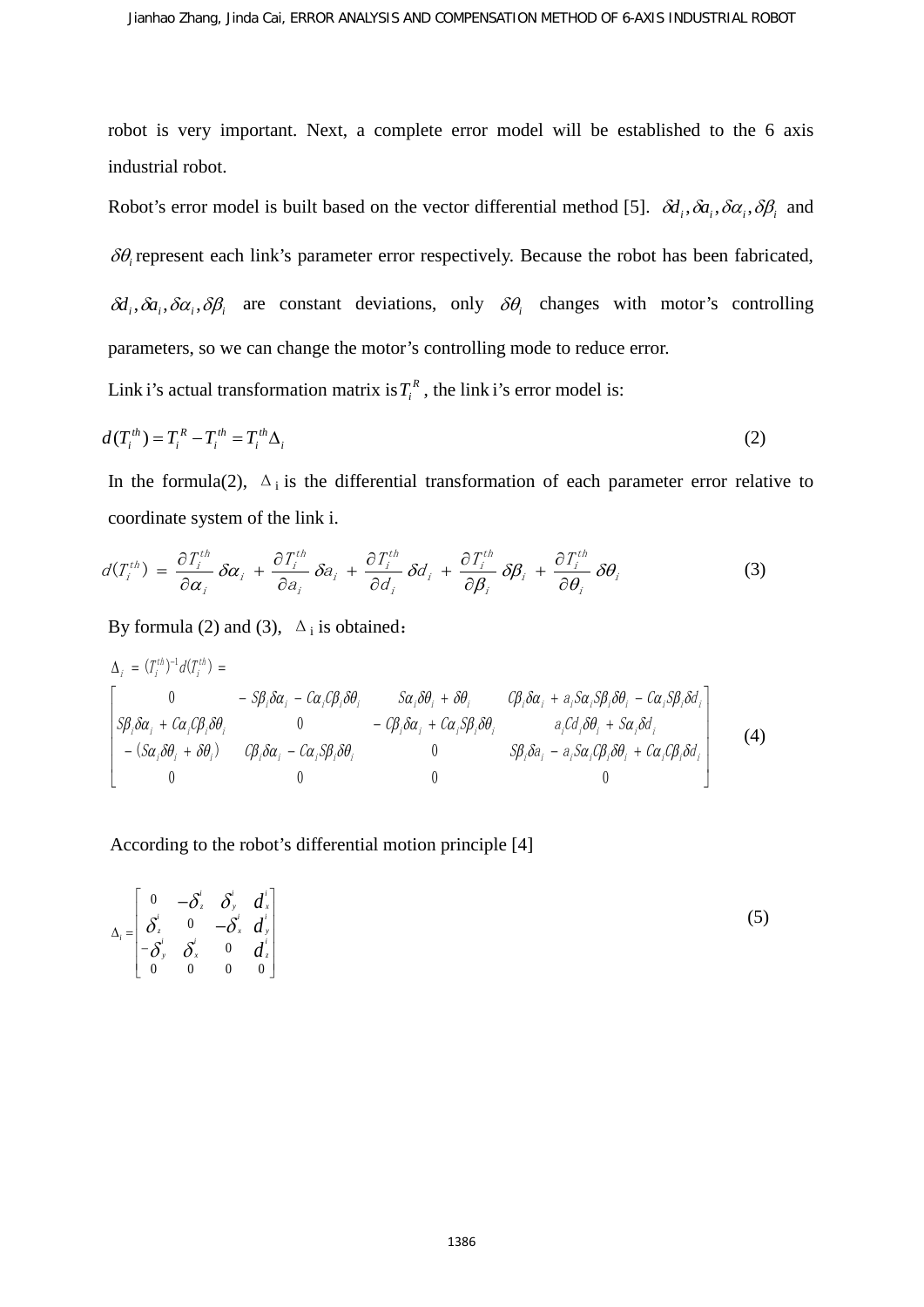Differential vector  $e_i$  is consisted of position's error and posture's error, that is:

$$
e_i = \begin{bmatrix} d_x^i \\ d_y^i \\ \delta_x^i \\ \delta_y^i \\ \delta_z^i \end{bmatrix}
$$
 (6)

From the formula(4),(5),(6),we can get

$$
e_{i} = \begin{bmatrix} C\beta_{i}\delta\alpha_{i} + a_{i}S\alpha_{i}S\beta_{i}\delta\theta_{i} - C\alpha_{i}S\beta_{i}\delta d_{i} \\ a_{i}C\alpha_{i}\delta\theta_{i} + S\alpha_{i}\delta\theta_{i} \\ S\beta_{i}\delta\alpha_{i} - a_{i}S\alpha_{i}C\beta_{i}\delta\theta_{i} + C\alpha_{i}C\beta_{i}\delta\theta_{i} \\ C\beta_{i}\delta\alpha_{i} - C\alpha_{i}S\beta_{i}\delta\theta_{i} \end{bmatrix} = \begin{bmatrix} C\beta_{i} & 0 & 0 & a_{i}S\alpha_{i}S\beta_{i} & -C\alpha_{i}S\beta_{i} \\ 0 & 0 & a_{i}C\alpha_{i} & S\alpha_{i} \\ 0 & S\beta_{i} & 0 & -a_{i}S\alpha_{i}C\beta_{i} & C\alpha_{i}C\beta_{i} \\ C\beta_{i} & 0 & 0 & -C\alpha_{i}S\beta_{i} & 0 \\ 0 & 0 & 1 & S\alpha_{i} & 0 \\ 0 & 0 & 1 & S\alpha_{i} & 0 \\ S\beta_{i}\delta\alpha_{i} + C\alpha_{i}C\beta_{i}\delta\theta_{i} \end{bmatrix} = G_{i}\Delta x_{i}
$$
(7)

Gi is the coefficient matrix of error,  $\Delta x_i$  is the actual error of link i.

Because formula(7) is the link i's differential change caused by parameters' error, when measured in the coordinate of the robot's end actuator, all the errors are the ones of end actuator. Therefore, we should transform these errors to end actuator, based on the robot's differential transformation principle [5], the error of the end actuator can be represented like this:

$$
e = \sum_{i=1}^{n} J_i e_i
$$
\n
$$
J_i = \begin{bmatrix}\nn_x & n_y & n_z & (p \times n)_x & (p \times n)_y & (p \times n)_z \\
o_x & o_y & o_z & (p \times o)_x & (p \times o)_y & (p \times o)_z \\
a_x & a_y & a_z & (p \times a)_x & (p \times a)_y & (p \times a)_z \\
0 & 0 & 0 & n_x & n_y & n_z \\
0 & 0 & 0 & o_x & o_y & o_z \\
0 & 0 & 0 & a_x & a_y & a_z\n\end{bmatrix}
$$
\n(8)

 $J_i$  is differential transformation matrix [5] of link i's coordinate system to the end coordinate system. Among them,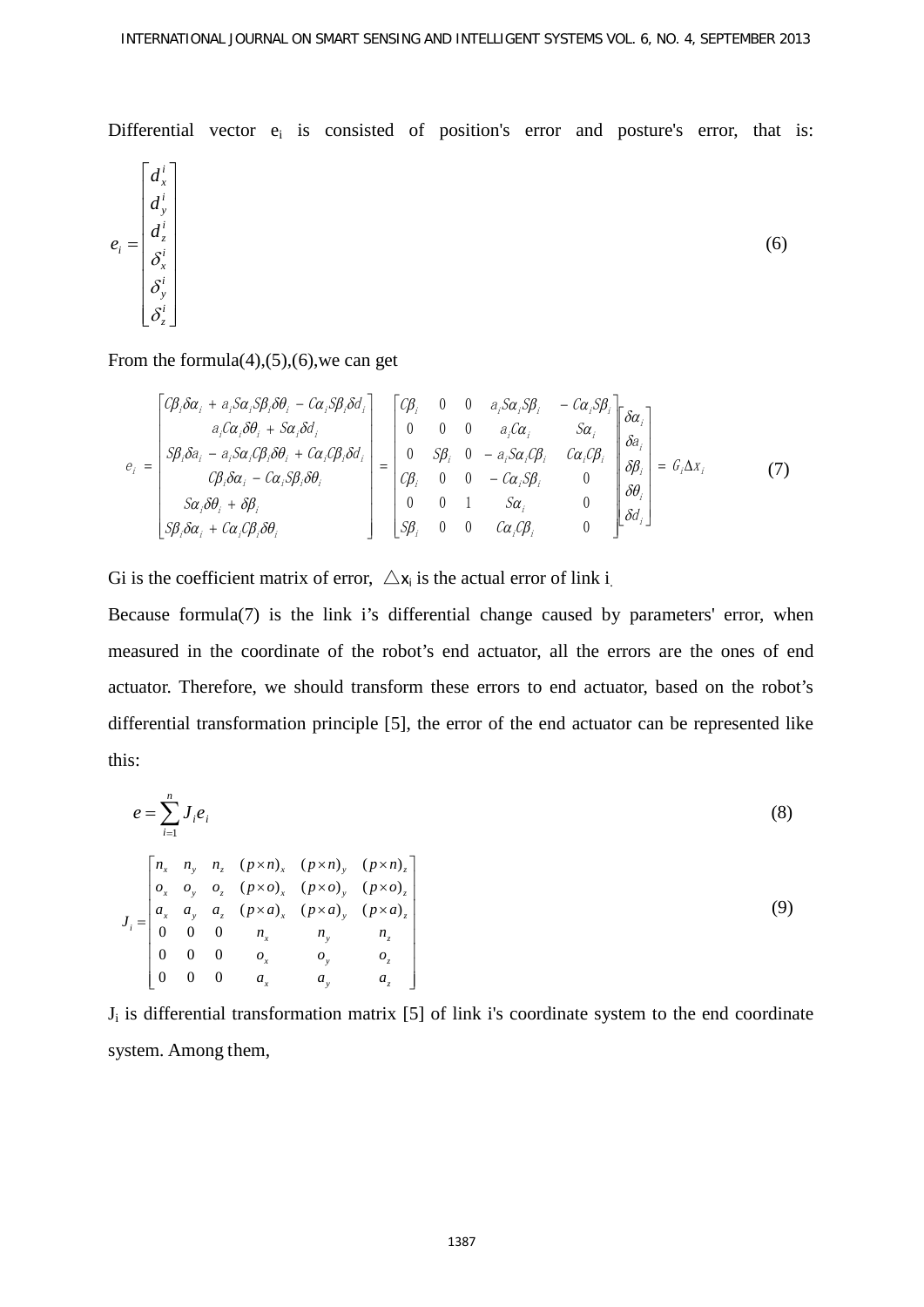$$
\begin{bmatrix} n_x & o_x & a_x & p_x \\ n_y & o_y & a_y & p_y \\ n_z & o_z & a_z & p_z \\ 0 & 0 & 0 & 1 \end{bmatrix} = T_i^{th} T_{i+1}^{th} \cdots T_n^{th}
$$
 (10)

Robot pose error compensation can be divided into two forms, online compensation and offline compensation [6-7] . In a certain period of time, some factors don't change with the time, such as length, joint's initial position, inertia parameters, gap of the transmission. Errors caused by these factors can be compensated in an offline way. In this paper all the parameters' errors are mapped to  $\delta\theta$ , through the  $\theta$  compensation, the errors of the end actuator can be reduced, thus an ideal effect is achieved. But some factors changing with environmental or some other factors, such as deviations caused by the controller, temperature change and so on, if we want to control the robot perfectly, these factors must be compensated in online way.

#### III. EXPERIMENTAL PLATFORM AND METHOD

This experiment is consisted of the NCD-1001 robot (figure 2 right), which is independently researched and made, API T3 laser tracker (figure 2 left) and a computer.

The laser tracker is mainly composed of a tracing head, a control box, a tracker/controller cable, etc, the measurement precision can reach 1 um, by tracking the end of the robot in a real-time measurement, the measured data (mainly points' coordinates) will be disposed in a certain way to get the errors we need. Using the laser tracking to track the end of the robot (where there is a target ball), this process is real-time, which can test repeating precision and absolute positioning accuracy when the end is going round (as shown in figure 3). Repeat accuracy is a certain position accuracy which is reached when the same group of joint angles repeat controlling order, the end actuator will move in a certain pose. According to ISO standard description, when make multiple measurement on each target point, there is a practical distribution of the measurement points. Based on the distribution of the standard deviation calculation (many times, cumulative  $\Sigma$ ), you can define the distribution. A  $\pm 3$ times of the standard deviation ( $\pm 3$ σ - that is 6  $\sigma$ ) can cover 99.74% of an infinite actual position distribution. This divergence is called the repeat accuracy, it is a specified target point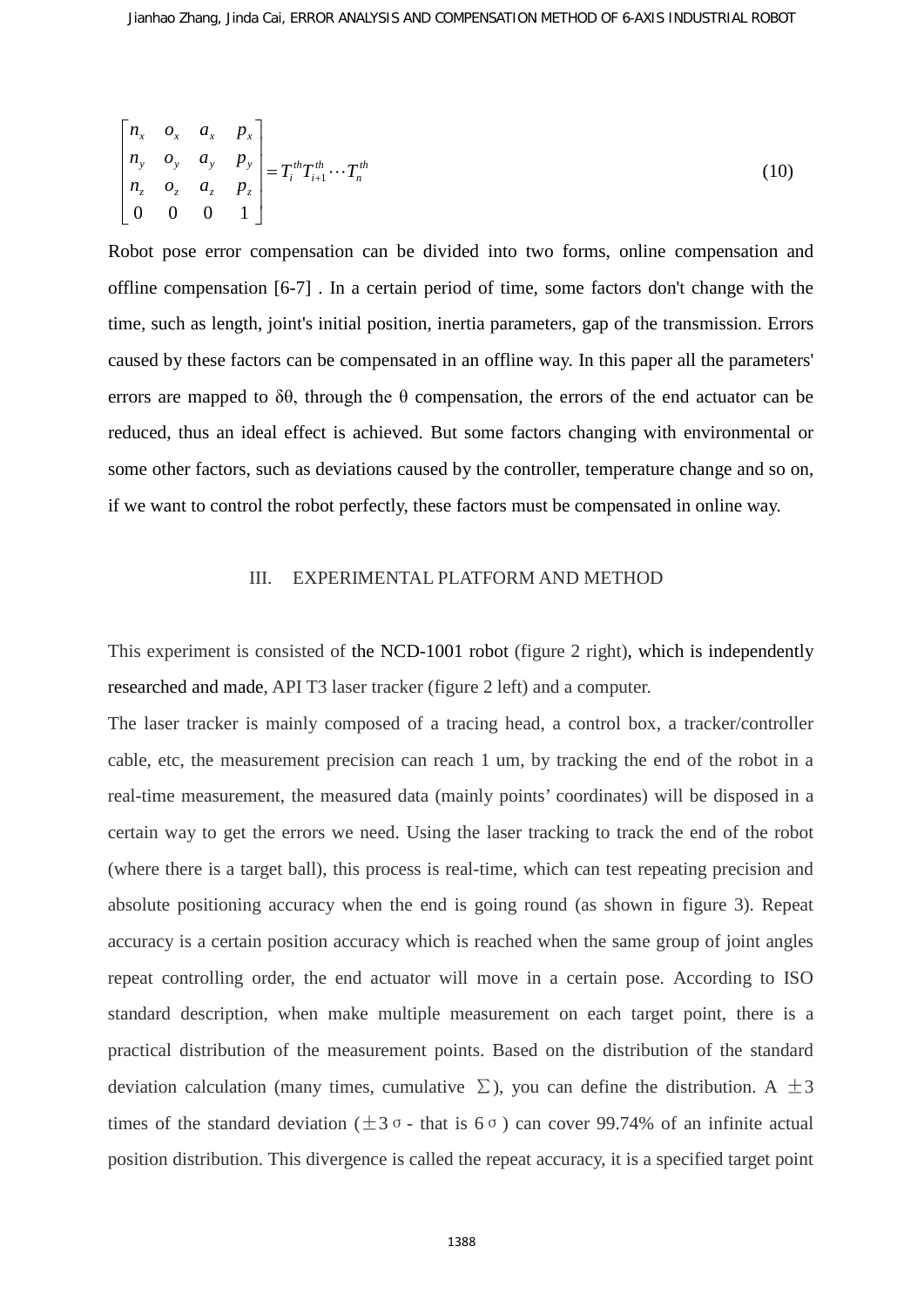repeating precision [5]. Absolute accuracy refers to the deviation of the actual end actuator trajectory and theoretical trajectory, after the robot trajectory is set in advance. Generally, the improvement of absolute positioning accuracy can ensure repeat accuracy to some satisfied degree.





Figure 3.The motion trail

Figure 2. Experimental platform

The measured errors in the experiment is mainly position errors, and position errors are mainly caused by 1, 2, 3 axis, so offline compensation are mainly used in 1, 2, 3 axis, thus can reduce the uncertain factors, bringing convenience to calculation. The relationships between  $\delta d_i$ ,  $\delta a_i$ ,  $\delta \alpha_i$ ,  $\delta \beta_i$  and  $\delta \theta_i$  can be obtained by formula (7), (8), (9) and (10):

$$
k_1 \delta \alpha_i + k_2 \delta \theta_i + k_3 \delta \dot{\theta}_i = e_{ix}
$$
\n<sup>(11)</sup>

$$
k_4 \delta \theta_i + k_5 \delta d_i = e_{ij} \tag{12}
$$

$$
k_6 \delta a_i + k_7 \delta \theta_i + k_8 \delta d_i = e_{iz} \tag{13}
$$

Among them,  $k_1, k_2, \ldots, k_k$  is constant coefficient,  $e_i, e_i, e_i$  is measured by the experiment.

In this way, all the parameter errors can be reduced by offsetting the errors to  $\delta \theta_i$ . The specific steps are as follows:

1) Use laser tracker to confirm robot's basic coordinate system, set the track r along which robot's end actuator will go, let it move several times repetitively and be real-time tracked.

2) Get the robot end error  $\Delta r$  by tracking the position of the target ball, as well as 6 angles' value through RS232 , after MATLAB's calculation and analysis, put the various coordinate errors and the shaft angles' value into formula(11), (12), (13) for calculation, get the relationship between various parameters of the joint error.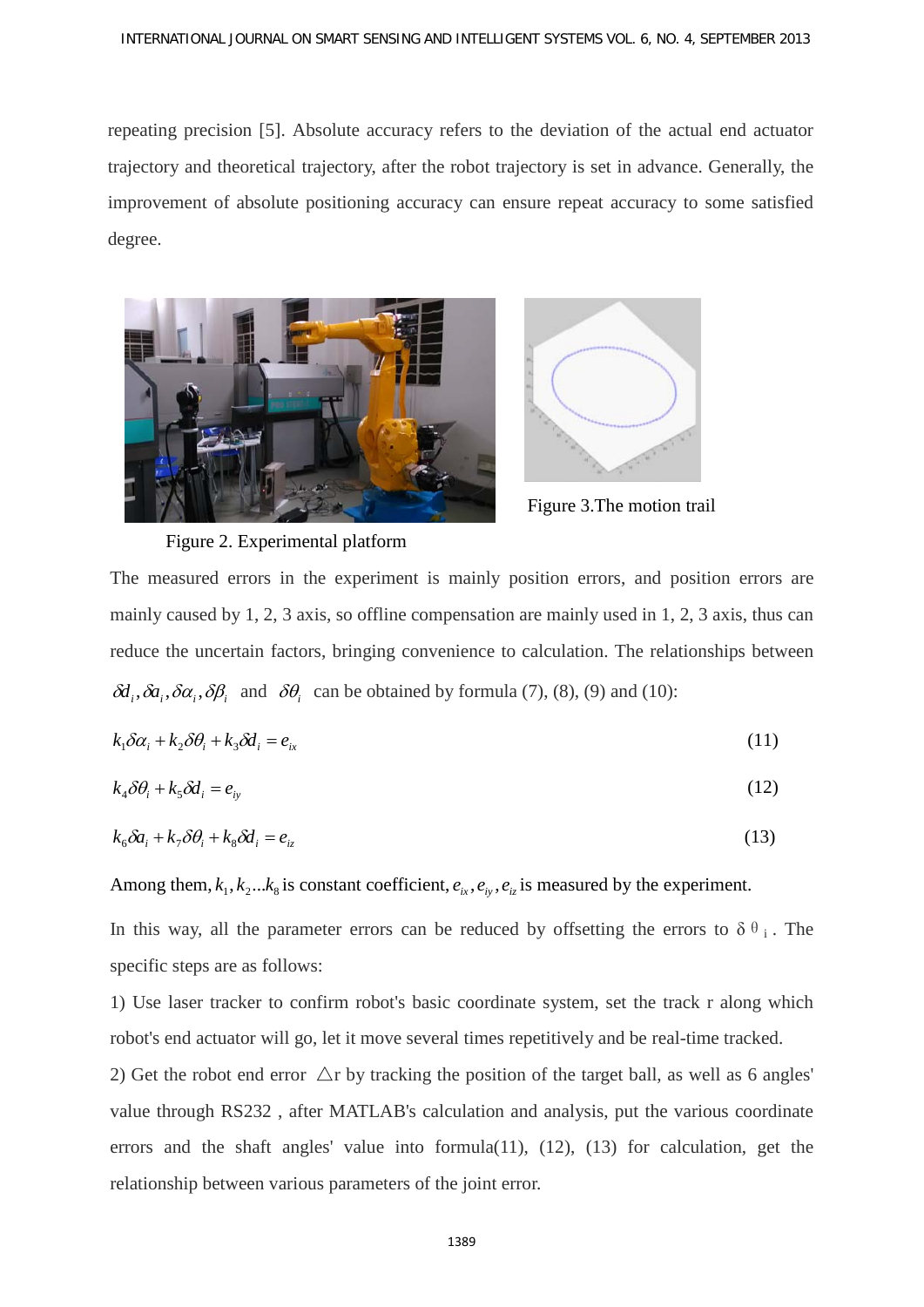3) Use the numerical approximation method [8] to map all other parameter error to  $\delta \theta_i$ , make  $e_i, e_i, e_i$  minimum, thus the robot end's error in each direction will be minimum.

4) After the compensation of parameters' error, let the robot move in the same track, measure the track of the end actuator several times, use MATLAB to calculate and analyze the measured data before and after compensation, get the error of each coordinate and draw the error curve.

5) On the basis of the first compensation, repeat the work until reach the satisfied requirements.

| link | $\theta$ <sup>(<math>\circ</math></sup> ) | d(mm) | a(mm) | $\alpha$ (° | $\beta$ <sup>(<math>\circ</math></sup> ) |
|------|-------------------------------------------|-------|-------|-------------|------------------------------------------|
|      | 60                                        |       | 100   | 90          |                                          |
|      | 30                                        |       | 705   |             |                                          |
|      | 30                                        |       | 135   | 90          |                                          |
|      | 60                                        | 750   |       | $-90$       |                                          |
|      | 60                                        |       |       | 90          |                                          |
|      | 60                                        |       |       |             |                                          |

Table 1 : The initial position parameters of the robot

Table 2 : The  $\delta \theta$  'value of 1, 2, 3 axis in each compensation

| ♯           | $\delta\theta_1$ ' (°) | $\delta\theta$ <sup>2</sup> ( $\delta$ ) | $\delta\theta_3$ ' (°) |  |
|-------------|------------------------|------------------------------------------|------------------------|--|
| First time  | ገ በ27                  | 0.004                                    | 0.083                  |  |
| Second time | ባ በ29                  | 0.005                                    | 0.084                  |  |

## IV. THE EXPERIMENTAL RESULTS AND SIMULATION ANALYSIS

a. The comparison of the results before and after each compensation

From the experiment data, the first group, which is not compensated, the error can achieve 2 mm or even greater. But after error compensation, the second group of data has obvious improvement, but still can not achieve the desired accuracy. The third group of data is on the basis of the first compensation, after calculation for each joint's compensation value, the experimental result is satisfactory.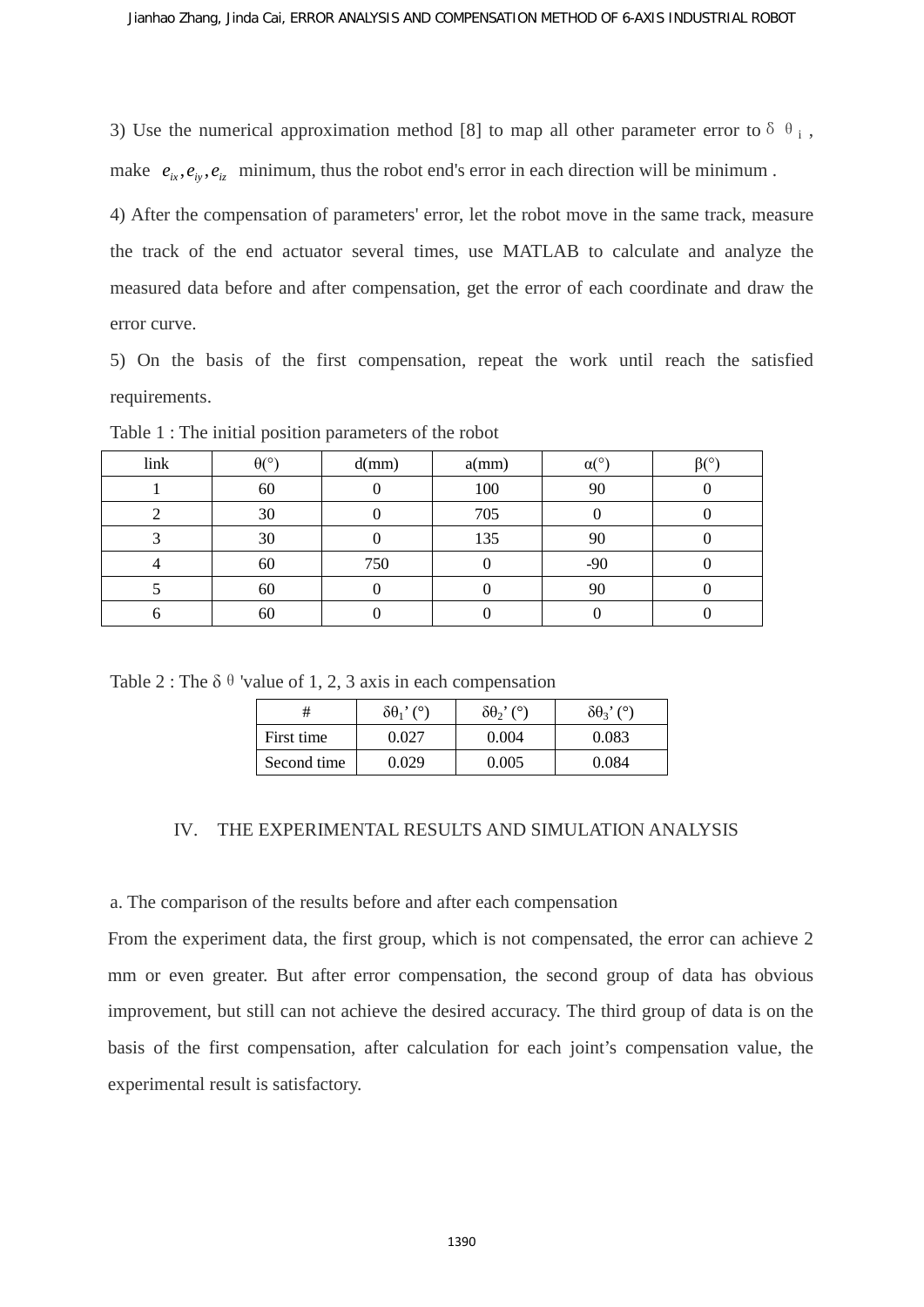

Figure 4.Errors in X axis



Figure 5. Errors in Y axis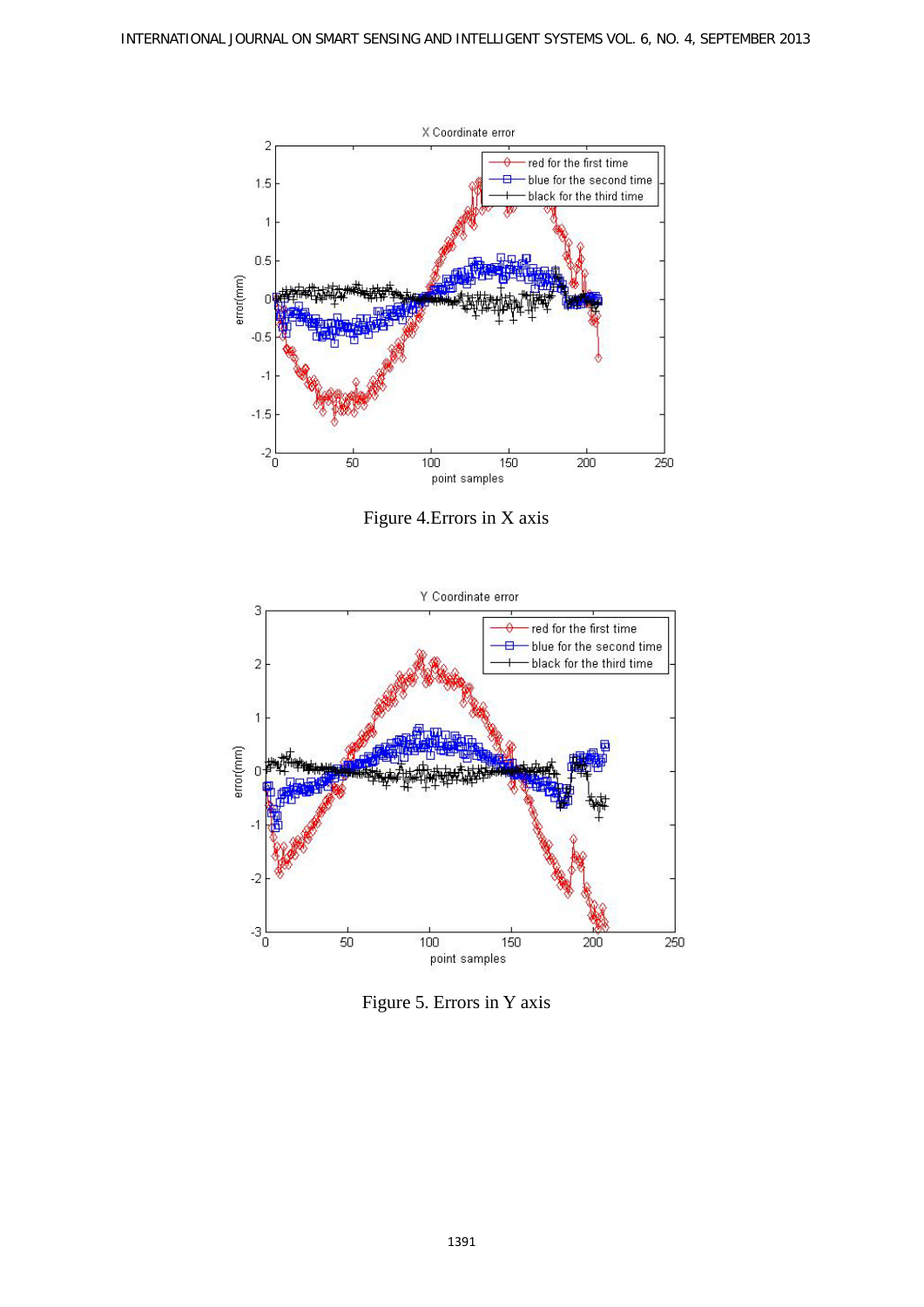

Figure 6. Errors in Z axis

Figure 4 is position error of the end actuator before and after compensation in X axis, figure 5 and figure 6 is position error of the end actuator before and after each compensation in Y and Z axis respectively. From these figures, we can say that using this offline compensation method for improving the positioning accuracy of the robot is very effective. Compared with r1, the coordinate errors in r2 and r3 are greatly reduced, and compensation effects are better as long as more efforts are made. After constant corrections, the robot's positioning accuracy can reach 6 σ standard.

| #                         | D(x)   | D(y)   | D(z)   |  |
|---------------------------|--------|--------|--------|--|
| No Compensation           | 1.0809 | 2.0733 | 1.0368 |  |
| <b>First Compensation</b> | 0.0844 | 0.1329 | 0.0786 |  |
| Second Compensation       | 0.0089 | 0.0379 | 0.0092 |  |

Table 3 : The coordinate error variance value in three measurements.

b. Error analysis based on the dynamics

From the experimental results, the significant improvement of the actuator positioning precision can be clearly seen, after each parameters' error compensation. But on the other hand, due to the single offline compensation, some individual points in the experimental data have a large fluctuation, few points even to 1 mm. For the correction of these points, the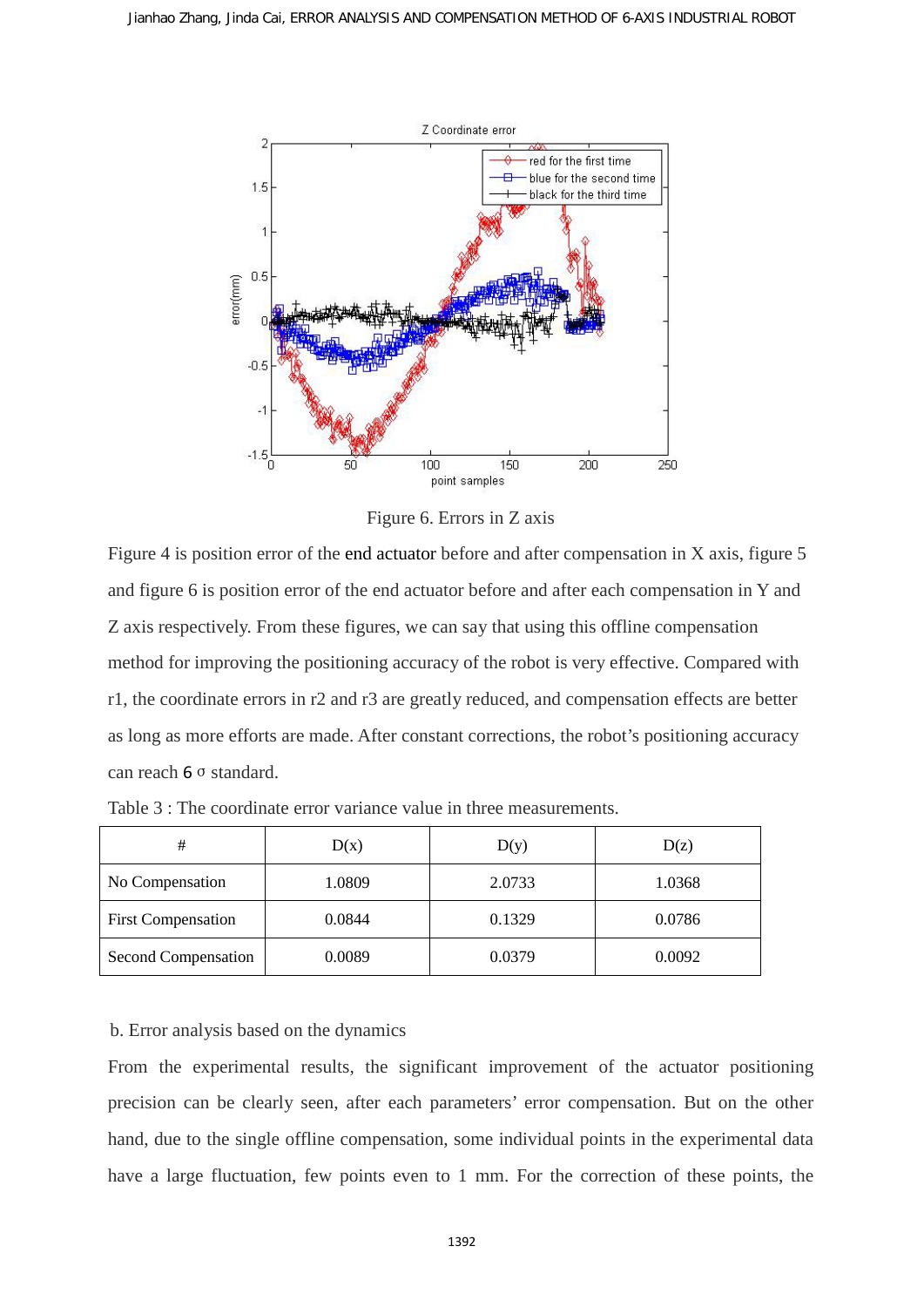offline compensation is not enough. Therefore, we must analyze the reason behind these special points' fluctuation, and use online compensation to realize real time control, in order to prevent the generation of these mutations.

The above analysis, depending on a hypothesis, that is the robot's link is rigid, so it will not deform under pressures. In fact, because of the deflecting deformation in connecting rods and joints, effect caused by connecting rod's weight and applied load, any part of the robot will deform, and sometimes these deformation can not be ignored, even has an important influence to the robot's movement. The dynamic error caused by deformation is one of the important factors which influence the stability of robot's localization.

In the D - H model, each joint contains four parameters  $(θ, α, a, d)$ ,  $θ$  and  $α$  are the angle parameters of the link, the influence of deformation to these is small; But a and d are distance parameters, represent the physical connection length of certain links, the influences of deformation to these parameters can't always be ignored. In order to find out the relationship between the robot's deformation and the dynamic error, this article use ANSYS(transient structural) for the robot's dynamic analysis. Figure 7 is the total deformation of the robot, when the end actuator is moving along the path set in advance. Figure 8 is the deformation of shaft1 and shaft2, figure 9 is the deformation of shaft3 and shaft4.



Figure 7. The total deformation of the robot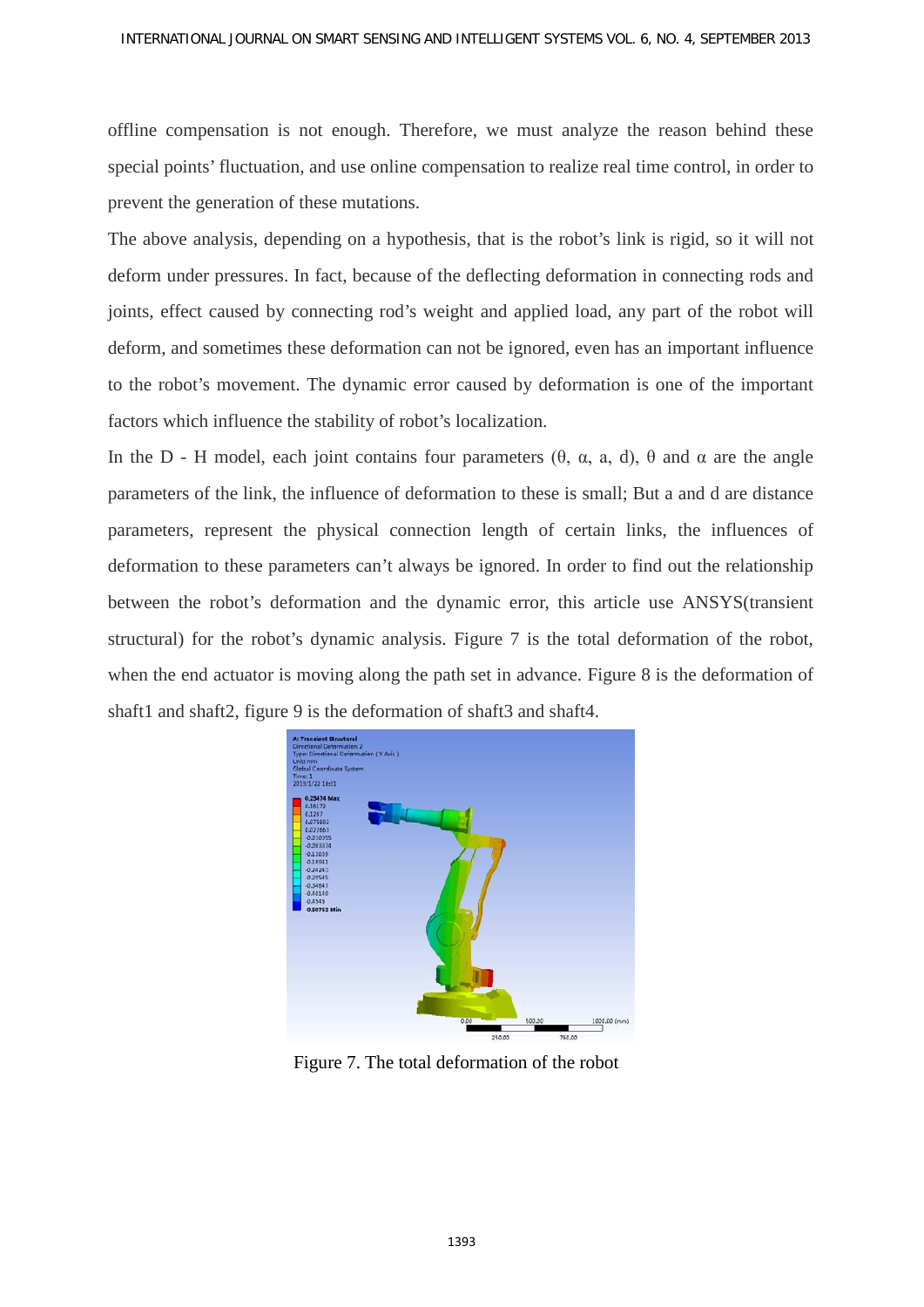



Figure 8. Deformation of shaft1 and shaft2 Figure 9. Deformation of shaft3 and shaft4

From the result of ANSYS we can see, the deformation of shaft2 and shaft3 is bigger than other shafts, because shaft3 is the connection of robot's waist and arm, the deformation is the biggest. What's more, larger fluctuation in the end actuator appears the same time when larger deformation of shaft2 and shaft3 appears in the process. From the simulation analysis and experimental data, we can preliminarily judge that the changes of a2, a3, d2, d3 are bigger (sometimes the deformation even reach 0.1 mm in magnitude), and these parameters' changes have a direct impact on the end error fluctuations. Because the error caused by deformation is a dynamic error, which is real-time, using the normal calibration for these 6 joints(12 length parameters ) is not feasible. Meanwhile, online compensation can solve this problem, but the mapping relations between shaft's deformation and end error must be set, use specific control algorithm (such as fuzzy PID, neural network, etc.) to reduce the dynamic error and control accuracy.

### c. Feasibility of online compensation

Due to the fact that the dynamic error is generally nonlinear, in engineering practice, a variety of methods can be used to compensate dynamic error [9-11] . Among them, the BP network is widely used because of its strong nonlinear mapping ability in the error compensation, but the network also has disadvantages such as the learning process is long, low efficiency, easy to get local optima. Some scholars used genetic algorithm to improve the BP neural network to compensate the dynamic error, and made the control system have a global optimization ability, and also a good robustness [12], which achieved a good effect. However, the initial group in GA is selected by random distribution function, once the population become smaller or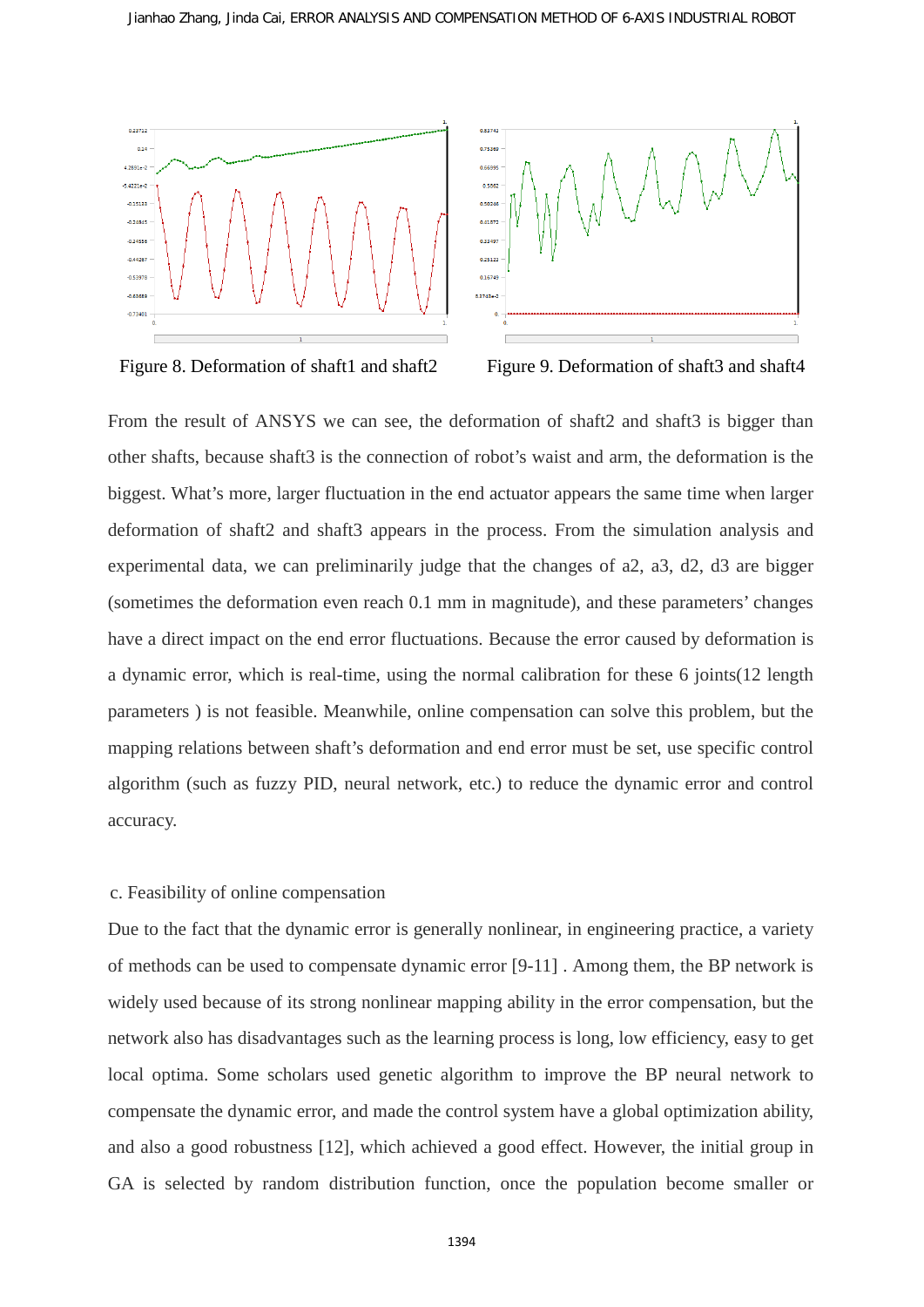evolution become less, the results will not have universality, fitness and the ability of deal with mutations tend to become its defects, and the real-time response is hard to meet the requirements.

Similar with neural network, fuzzy control is also a kind of control technology according to people's thinking method, it uses various sensors to detect the state of the controlled object in order to make the right decision, and realize the expected requirements. However, fuzzy control doesn't have learning ability and is unable to complete the adaptive process. If it is used as a robot's real-time dynamic error compensation, it must be combined with neural network, generate control rules and membership functions automatically through the sample's data. In this way, fuzzy control becomes more intelligent, can adapt to changes in the environment (temperature, noise, etc.).

Methods to realize fuzzy control are mainly table method, hardware controller, software realization, etc. They all have advantages and disadvantages, table method is a fast method with simple structure, costs less resource, but the accuracy is not high; Hardware has a high speed, high control precision, but the price is more expensive; The method of software realization can perform well as the hardware, and bring convenience to the process, so this paper uses the software method to realize dynamic error compensation, the establishment of fuzzy control is shown in figure10,



Figure 10.The model of NN fuzzy control

Among them, T is the expected pose of the robot's end actuator, Y is the actual pose of the robot's end actuator, e is the error between T and Y, Ce is e's change rate, θ ' is the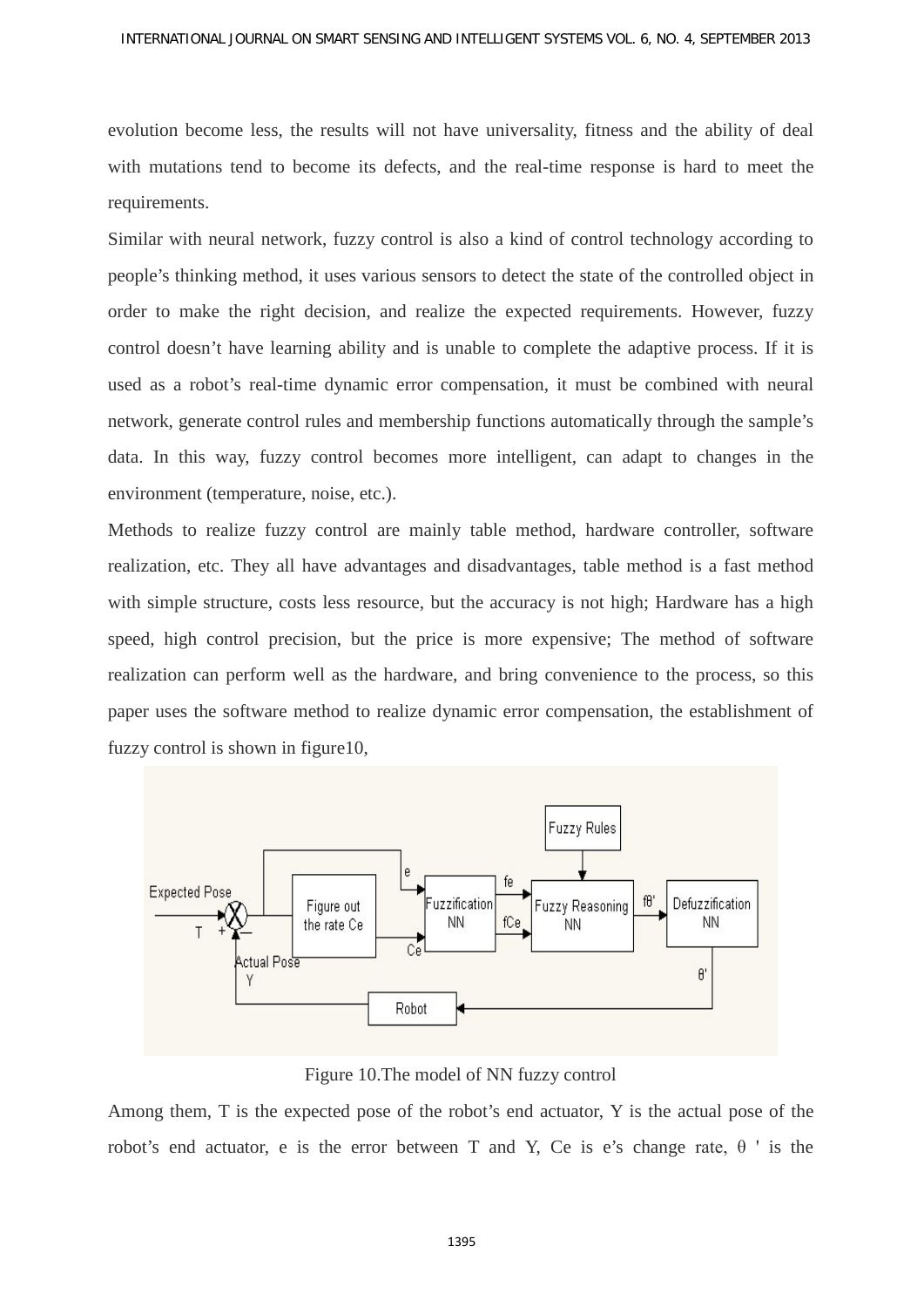compensation value,  $f_e$ ,  $fC_e$ ,  $f\theta$  is the corresponding fuzzy value respectively and the fuzzy rules are got from the experiment and simulation.

| fC<br>$f\theta$<br>$f_e$ | NB        | <b>NM</b> | <b>NS</b> | ZE        | <b>PS</b> | <b>PM</b> | <b>PB</b> |
|--------------------------|-----------|-----------|-----------|-----------|-----------|-----------|-----------|
| <b>NB</b>                | <b>NB</b> | <b>NB</b> | <b>NB</b> | <b>NB</b> | <b>NM</b> | ZE        | <b>ZE</b> |
| <b>NM</b>                | NB        | <b>NB</b> | <b>NB</b> | <b>NB</b> | <b>NM</b> | ZE        | <b>ZE</b> |
| <b>NS</b>                | <b>NM</b> | <b>NM</b> | <b>NM</b> | <b>NM</b> | <b>ZE</b> | <b>PS</b> | <b>PS</b> |
| <b>ZE</b>                | <b>NM</b> | <b>NM</b> | <b>NS</b> | ZE        | <b>PS</b> | <b>PM</b> | <b>PM</b> |
| <b>PS</b>                | <b>NM</b> | <b>NM</b> | <b>NS</b> | <b>ZE</b> | <b>PS</b> | <b>PM</b> | <b>PM</b> |
| <b>PM</b>                | <b>NS</b> | <b>NS</b> | ZE        | <b>PS</b> | <b>PM</b> | <b>PB</b> | PB        |
| PB                       | ZE        | ZE        | <b>PS</b> | <b>PM</b> | <b>PB</b> | <b>PB</b> | PB        |

Table 4 : The fuzzy rules used in this simulation.

## {NB,NM,NS,ZE,PS,PM,PB}is the fuzzy sets.

Table 5 : The membership functions of fuzzy sets

| EM<br>MG<br><b>FS</b> | $-4$ | $-3$ | $-2$ | $-1$ | $\overline{0}$ | $\mathbf{1}$ | $\overline{2}$ | 3   | 4   |
|-----------------------|------|------|------|------|----------------|--------------|----------------|-----|-----|
| <b>NB</b>             | 1.0  | 0.5  | 0.0  | 0.0  | 0.0            | 0.0          | 0.0            | 0.0 | 0.0 |
| <b>NM</b>             | 0.5  | 1.0  | 0.5  | 0.0  | 0.0            | 0.0          | 0.0            | 0.0 | 0.0 |
| <b>NS</b>             | 0.0  | 0.5  | 1.0  | 0.5  | 0.0            | 0.0          | 0.0            | 0.0 | 0.0 |
| ZE                    | 0.0  | 0.0  | 0.0  | 0.5  | 1.0            | 0.5          | 0.0            | 0.0 | 0.0 |
| <b>PS</b>             | 0.0  | 0.0  | 0.0  | 0.0  | 0.0            | 0.5          | 1.0            | 0.5 | 0.0 |
| <b>PM</b>             | 0.0  | 0.0  | 0.0  | 0.0  | 0.0            | 0.0          | 0.5            | 1.0 | 0.5 |
| PB                    | 0.0  | 0.0  | 0.0  | 0.0  | 0.0            | 0.0          | 0.0            | 0.5 | 1.0 |

FS is short for Fuzzy Sets, MG is short for Membership Grade, EM is short for Element.

Using fuzzy control improved by the neural networks can have advantages of both sides [13], fuzzy rules can be used for training the neural network, and the neural network's learning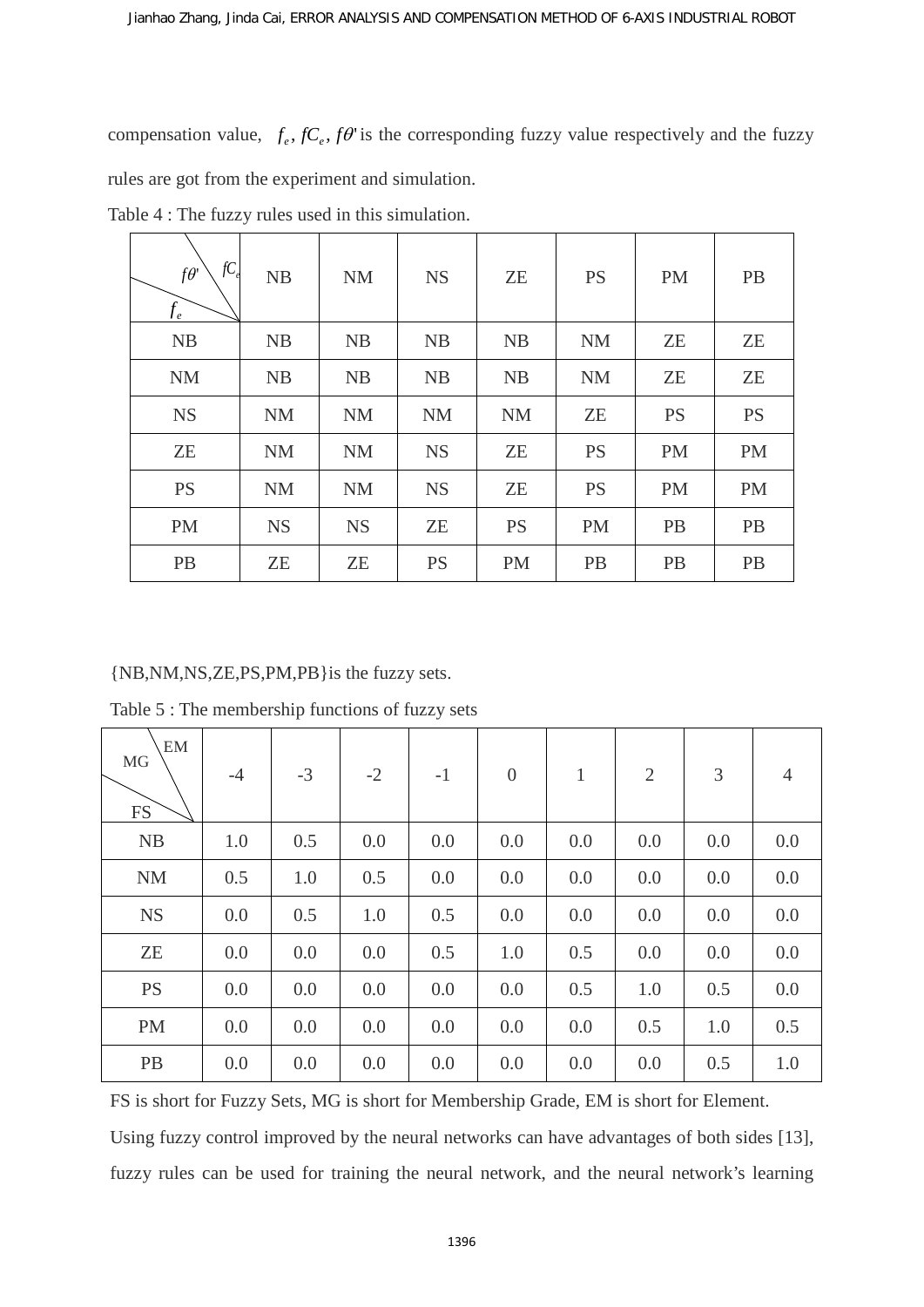ability can make fuzzy control intelligent enough to make response of the changing conditions, realize the adaptive requirement. In the above model, three neural networks are used, which represent the process of fuzzification, fuzzy reasoning and defuzzification, and also the input/output characteristics of three modules. In the first module, the controller's input becomes the first neural network's input, after transformed into a fuzzy quantity, its output is next network's input; in the fuzzy reasoning part, transform the experience rules into samples, train the neural network to form a mapping network; The third network will transform the previous output, which is a fuzzy quantity, into a specific control quantity (the compensation value of  $θ$ ).

This control system is simulated in MATLAB, the simulation results is shown in figure 11. Figure 11 is the robot's error change in Z-axis, from the figure we can see, using this fuzzy neural network on-line compensation method can effectively reduce the error, and ultimately make accuracy be less than 0.1 mm, achieve the requirement of the robot's control. On the basis of simulation, this method can be used as a robot's online error compensation for actual application.



Figure 11. Errors in Z-axis

### V. CONCLUSIONS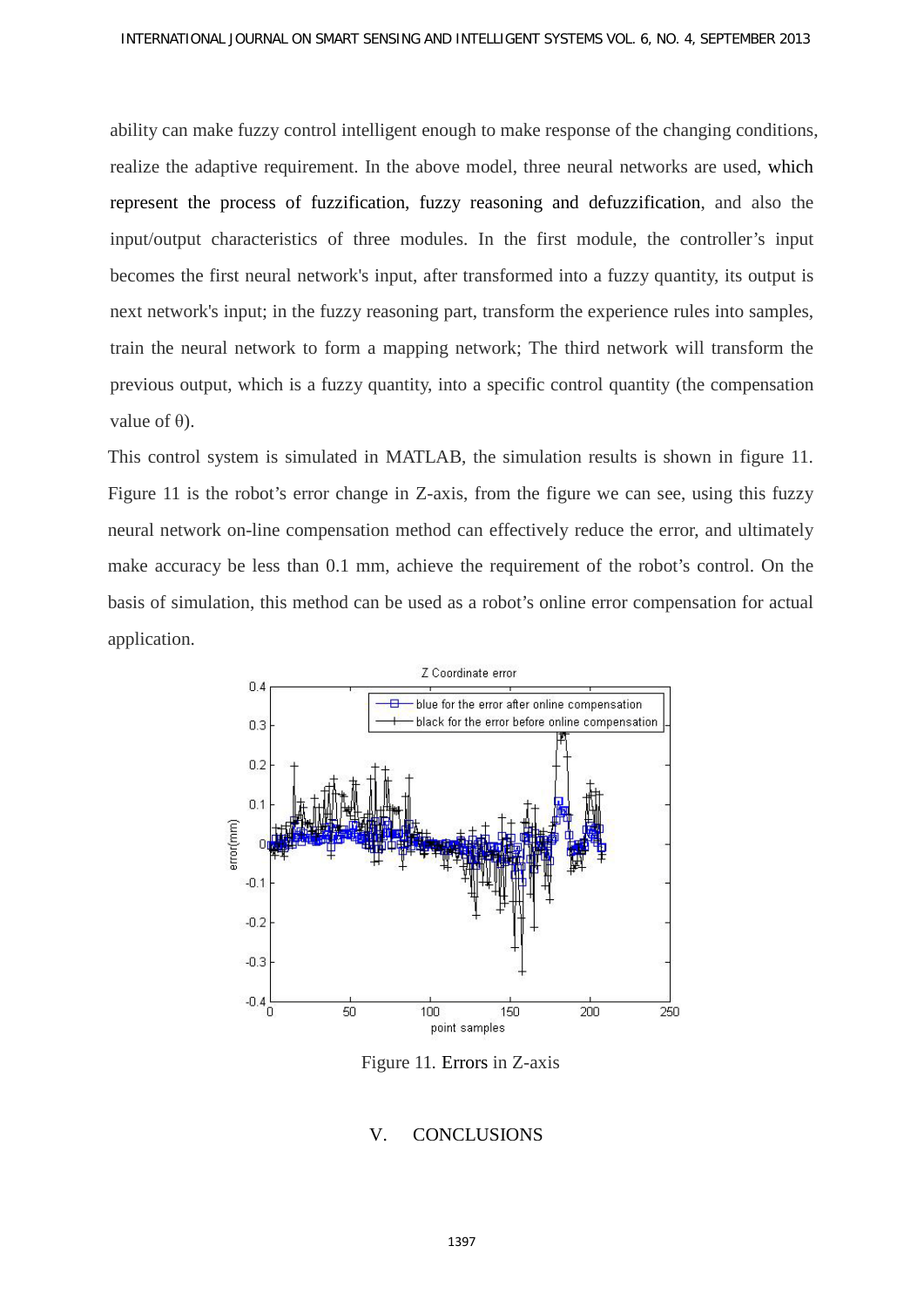This paper is a research based on the industrial robot's motion control algorithm, which has found a suitable model for the robot's error. After getting the relationship between error and the parameters of each joint, an error compensation method has been designed to reduce error. Experimental results confirm that the error compensation method is correct and effective, but the disability of controlling dynamic error makes robot's error have fluctuation. Therefore, the analysis of the dynamic error has been done to find the cause and then a compensation method for dynamic error has been designed, the results of simulation has shown that the method is feasible. From the experiment and simulation, this improved comprehensive error compensation method has been proved that it can reduce the error and improve the precision effectively.

#### REFERENCES

[1]Liu Zhenyu, Chen Yinglin, Qu Dao kui, et al. "Research on robot calibration"[J] . Robot , 2002, 24( 5) :447-450.

[2] Wang dong. "Research on industrial robot calibration technology" [D]. Shenyang: northeast university press, 2006.

[3] RenYongJie, Zhu, Yang Xueyou etc. "Robot calibration method using laser tracker" [J]. Journal of mechanical engineering, 2007, 43 (9):195-200.

[4] Cai Zixing. "Robotics". Tsinghua university press. 2009.

[5] Xia Tian. "Industrial robot kinematics calibration and error analysis" [D]. Shanghai: Shanghai jiaotong university, 2009.

[6] Jiao Guotai, LiQing, etc. "Comprehensive compensation of robot's pose error" [J]. Journal of north China, 2003, 24(2):104-107.

[7] Gong Xingru,ShenJianXin, etc. "Industrial robot's positioning error model and its compensation algorithm" [J]. Journal of nanjing university of aeronautics and astronautics, 2012, 44(1):61-64.

[8] Ziegert J, Datseris p. "Basic Consideration for Robot Calibration" [C]. IEEE Inter national Conference on Robotics and Automation, Philadelphia, 1988, 932-938.

[9] Wang Yi, RenYongJie etc. "Compensation technology of measuring robot's online